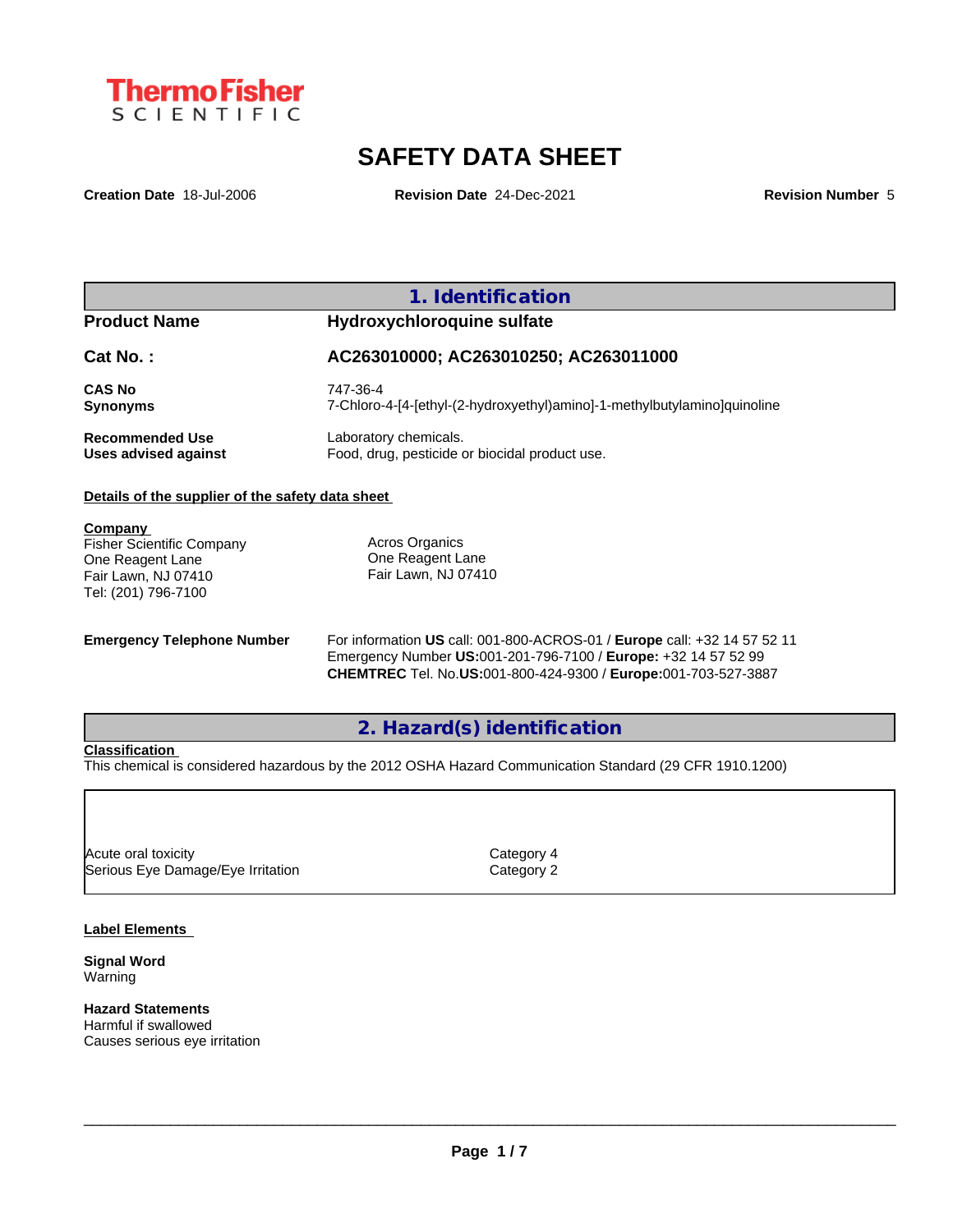

# **Precautionary Statements**

**Prevention**

Wash face, hands and any exposed skin thoroughly after handling

Do not eat, drink or smoke when using this product

Wear eye/face protection

#### **Eyes**

IF IN EYES: Rinse cautiously with water for several minutes. Remove contact lenses, if present and easy to do. Continue rinsing If eye irritation persists: Get medical advice/attention

#### **Ingestion**

IF SWALLOWED: Call a POISON CENTER or doctor/physician if you feel unwell

### Rinse mouth

**Disposal**

Dispose of contents/container to an approved waste disposal plant

**Hazards not otherwise classified (HNOC)**

None identified

# **3. Composition/Information on Ingredients**

| .                                   | N0<br>B                                                 | ر م<br>۱M۰ |
|-------------------------------------|---------------------------------------------------------|------------|
| uvdre<br>ılnr<br>$\sqrt{2}$<br>idle | $\Omega$<br>$\rightarrow$ $\rightarrow$<br>77<br>~~<br> | 11<br>.    |

|                                        | 4. First-aid measures                                                                                                                                                                         |
|----------------------------------------|-----------------------------------------------------------------------------------------------------------------------------------------------------------------------------------------------|
| <b>General Advice</b>                  | If symptoms persist, call a physician.                                                                                                                                                        |
| <b>Eye Contact</b>                     | Rinse immediately with plenty of water, also under the eyelids, for at least 15 minutes. Get<br>medical attention.                                                                            |
| <b>Skin Contact</b>                    | Wash off immediately with plenty of water for at least 15 minutes. If skin irritation persists,<br>call a physician.                                                                          |
| <b>Inhalation</b>                      | Remove to fresh air. If not breathing, give artificial respiration. Get medical attention if<br>symptoms occur.                                                                               |
| Ingestion                              | Clean mouth with water and drink afterwards plenty of water. Get medical attention if<br>symptoms occur.                                                                                      |
| Most important symptoms and<br>effects | . Symptoms of allergic reaction may include rash, itching, swelling, trouble breathing,<br>tingling of the hands and feet, dizziness, lightheadedness, chest pain, muscle pain or<br>flushing |
| <b>Notes to Physician</b>              | Treat symptomatically                                                                                                                                                                         |
|                                        | 5. Fire-fighting measures                                                                                                                                                                     |

| <b>Suitable Extinguishing Media</b> | Water spray. Carbon dioxide (CO <sub>2</sub> ). Dry chemical. Chemical foam. |
|-------------------------------------|------------------------------------------------------------------------------|
| Unsuitable Extinguishing Media      | No information available                                                     |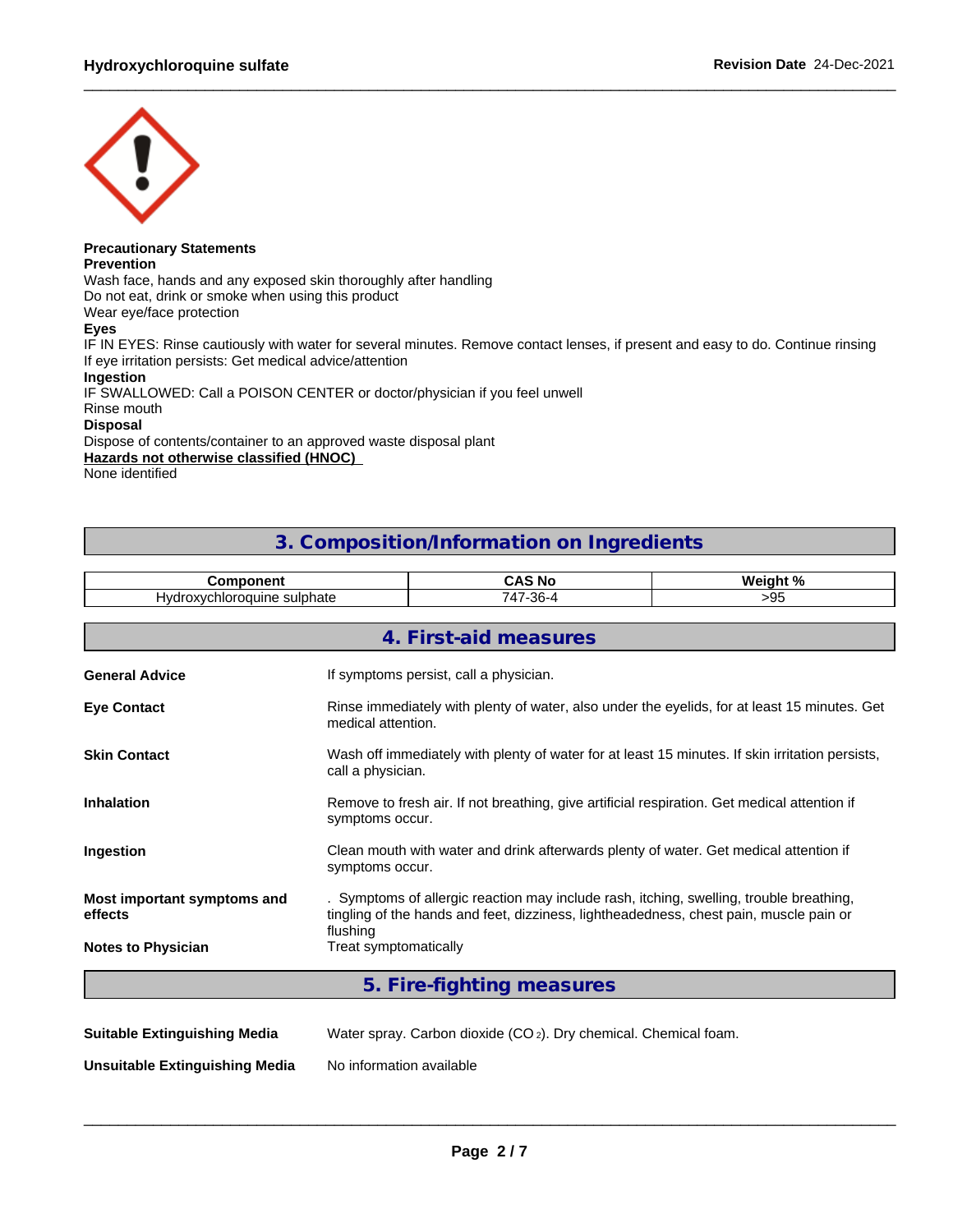| <b>Flash Point</b><br>Method -                                                                                                                          | No information available<br>No information available               |
|---------------------------------------------------------------------------------------------------------------------------------------------------------|--------------------------------------------------------------------|
| <b>Autoignition Temperature</b>                                                                                                                         | 450 °C / 842 °F                                                    |
| <b>Explosion Limits</b><br><b>Upper</b><br>Lower<br>Sensitivity to Mechanical Impact No information available<br><b>Sensitivity to Static Discharge</b> | No data available<br>No data available<br>No information available |

#### **Specific Hazards Arising from the Chemical**

Keep product and empty container away from heat and sources of ignition.

#### **Hazardous Combustion Products**

Nitrogen oxides (NOx). Carbon monoxide (CO). Carbon dioxide (CO<sub>2</sub>). Sulfur oxides. Hydrogen chloride gas. **Protective Equipment and Precautions for Firefighters** As in any fire, wear self-contained breathing apparatus pressure-demand, MSHA/NIOSH (approved or equivalent) and full protective gear.

| <b>NFPA</b><br><b>Health</b><br>2                                                                                           | <b>Flammability</b>                          | <b>Instability</b>                                                                                                                              | <b>Physical hazards</b><br>N/A                                                                                                                                                         |
|-----------------------------------------------------------------------------------------------------------------------------|----------------------------------------------|-------------------------------------------------------------------------------------------------------------------------------------------------|----------------------------------------------------------------------------------------------------------------------------------------------------------------------------------------|
|                                                                                                                             | 6. Accidental release measures               |                                                                                                                                                 |                                                                                                                                                                                        |
| <b>Personal Precautions</b>                                                                                                 | formation.                                   |                                                                                                                                                 | Ensure adequate ventilation. Use personal protective equipment as required. Avoid dust                                                                                                 |
| <b>Environmental Precautions</b>                                                                                            | Should not be released into the environment. |                                                                                                                                                 |                                                                                                                                                                                        |
| Methods for Containment and Clean Sweep up and shovel into suitable containers for disposal. Keep in suitable, closed<br>Up | containers for disposal.                     |                                                                                                                                                 |                                                                                                                                                                                        |
|                                                                                                                             | 7. Handling and storage                      |                                                                                                                                                 |                                                                                                                                                                                        |
| Handling                                                                                                                    |                                              |                                                                                                                                                 | Wear personal protective equipment/face protection. Ensure adequate ventilation. Do not<br>get in eyes, on skin, or on clothing. Avoid ingestion and inhalation. Avoid dust formation. |
| Storage.                                                                                                                    |                                              | direct sunlight. Incompatible Materials. Strong oxidizing agents. Strong bases.                                                                 | Keep in a dry, cool and well-ventilated place. Keep container tightly closed. Protect from                                                                                             |
|                                                                                                                             | 8. Exposure controls / personal protection   |                                                                                                                                                 |                                                                                                                                                                                        |
| <b>Exposure Guidelines</b>                                                                                                  |                                              | This product does not contain any hazardous materials with occupational exposure<br>limitsestablished by the region specific regulatory bodies. |                                                                                                                                                                                        |
| <b>Engineering Measures</b>                                                                                                 |                                              | and safety showers are close to the workstation location.                                                                                       | Ensure adequate ventilation, especially in confined areas. Ensure that eyewash stations                                                                                                |
| <b>Personal Protective Equipment</b>                                                                                        |                                              |                                                                                                                                                 |                                                                                                                                                                                        |
| <b>Eye/face Protection</b>                                                                                                  | EN166.                                       | Wear appropriate protective eyeglasses or chemical safety goggles as described by                                                               | OSHA's eye and face protection regulations in 29 CFR 1910.133 or European Standard                                                                                                     |
| Skin and body protection                                                                                                    |                                              | Wear appropriate protective gloves and clothing to prevent skin exposure.                                                                       |                                                                                                                                                                                        |
| <b>Respiratory Protection</b>                                                                                               |                                              | EN 149. Use a NIOSH/MSHA or European Standard EN 149 approved respirator if                                                                     | Follow the OSHA respirator regulations found in 29 CFR 1910.134 or European Standard                                                                                                   |
|                                                                                                                             |                                              |                                                                                                                                                 |                                                                                                                                                                                        |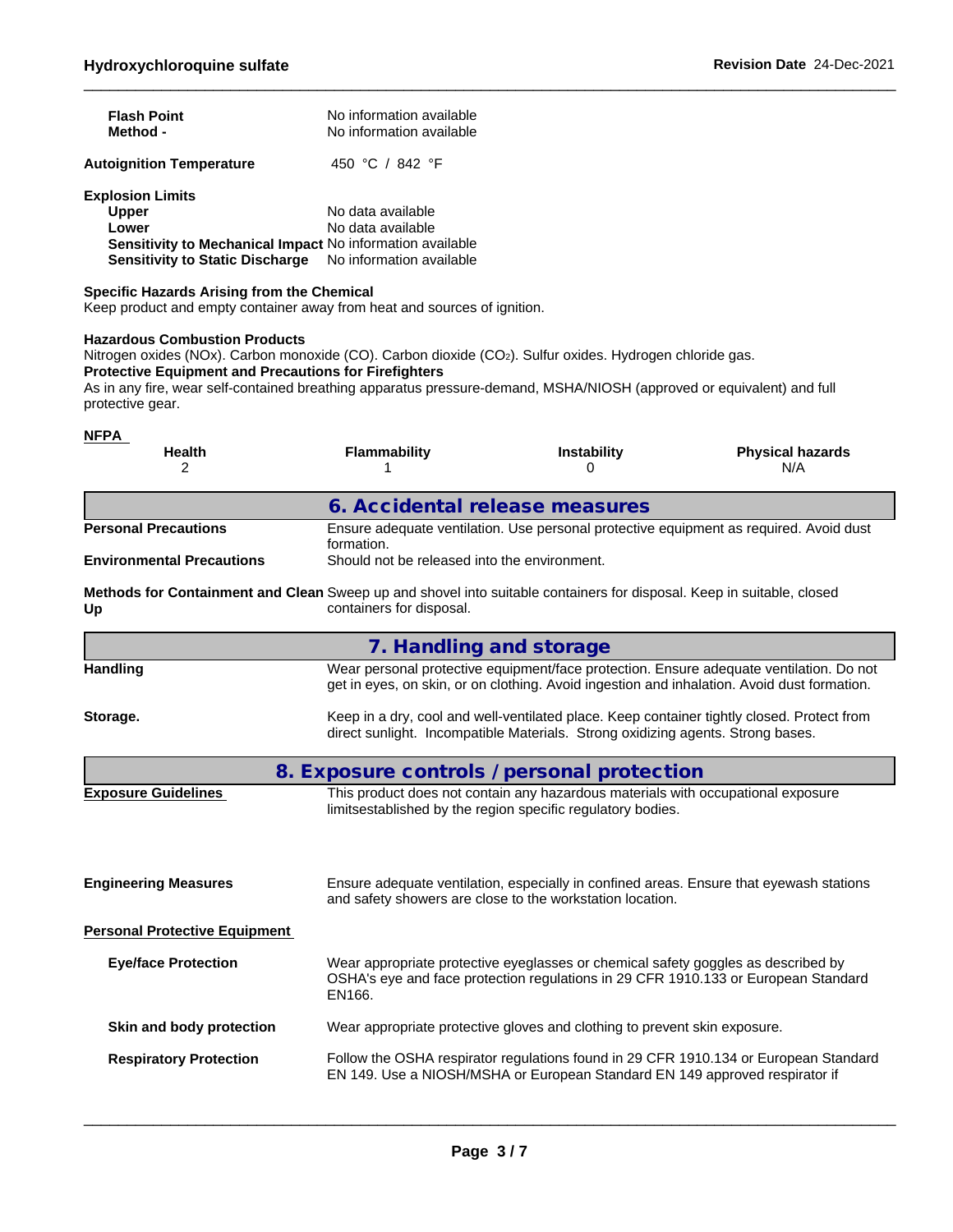exposure limits are exceeded or if irritation or other symptoms are experienced.

Hygiene Measures **Handle** in accordance with good industrial hygiene and safety practice.

|                                         | 9. Physical and chemical properties                                                                         |
|-----------------------------------------|-------------------------------------------------------------------------------------------------------------|
| <b>Physical State</b>                   | Powder Solid                                                                                                |
| Appearance                              | Off-white                                                                                                   |
| Odor                                    | Slight                                                                                                      |
| <b>Odor Threshold</b>                   | No information available                                                                                    |
| pH                                      | $3.5 - 5.5$ 1% ag.sol                                                                                       |
| <b>Melting Point/Range</b>              | 240 °C / 464 °F                                                                                             |
| <b>Boiling Point/Range</b>              | No information available                                                                                    |
| <b>Flash Point</b>                      | No information available                                                                                    |
| <b>Evaporation Rate</b>                 | Not applicable                                                                                              |
| <b>Flammability (solid,gas)</b>         | No information available                                                                                    |
| <b>Flammability or explosive limits</b> |                                                                                                             |
| <b>Upper</b>                            | No data available                                                                                           |
| Lower                                   | No data available                                                                                           |
| <b>Vapor Pressure</b>                   | No information available                                                                                    |
| <b>Vapor Density</b>                    | Not applicable                                                                                              |
| <b>Specific Gravity</b>                 | No information available                                                                                    |
| <b>Solubility</b>                       | Soluble in water                                                                                            |
| Partition coefficient; n-octanol/water  | No data available                                                                                           |
| <b>Autoignition Temperature</b>         | 450 °C / 842 °F                                                                                             |
| <b>Decomposition Temperature</b>        | $260^{\circ}$ C                                                                                             |
| <b>Viscosity</b>                        | Not applicable                                                                                              |
| <b>Molecular Formula</b>                | C <sub>18</sub> H <sub>26</sub> C <sub>1</sub> N <sub>3</sub> O <sub>1</sub> H <sub>2</sub> S <sub>04</sub> |
| <b>Molecular Weight</b>                 | 433.96                                                                                                      |
|                                         |                                                                                                             |
|                                         | 10. Stability and reactivity                                                                                |

| <b>Reactive Hazard</b>          | None known, based on information available                                                                                                  |
|---------------------------------|---------------------------------------------------------------------------------------------------------------------------------------------|
| <b>Stability</b>                | Stable under normal conditions.                                                                                                             |
| <b>Conditions to Avoid</b>      | Exposure to light. Incompatible products.                                                                                                   |
| <b>Incompatible Materials</b>   | Strong oxidizing agents, Strong bases                                                                                                       |
|                                 | Hazardous Decomposition Products Nitrogen oxides (NOx), Carbon monoxide (CO), Carbon dioxide (CO2), Sulfur oxides,<br>Hydrogen chloride gas |
| <b>Hazardous Polymerization</b> | No information available.                                                                                                                   |
| <b>Hazardous Reactions</b>      | None under normal processing.                                                                                                               |

**11. Toxicological information**

#### **Acute Toxicity**

| <b>Product Information</b>         |                          |             |                        |
|------------------------------------|--------------------------|-------------|------------------------|
| <b>Component Information</b>       |                          |             |                        |
| <b>Component</b>                   | LD50 Oral                | LD50 Dermal | <b>LC50 Inhalation</b> |
| Hydroxychloroquine sulphate        | 1240 mg/kg (Mouse)       | Not listed  | Not listed             |
| <b>Toxicologically Synergistic</b> | No information available |             |                        |
| <b>Products</b>                    |                          |             |                        |

#### **Delayed and immediate effects as well as chronic effects from short and long-term exposure**

**Irritation Irritation I**rritating to eyes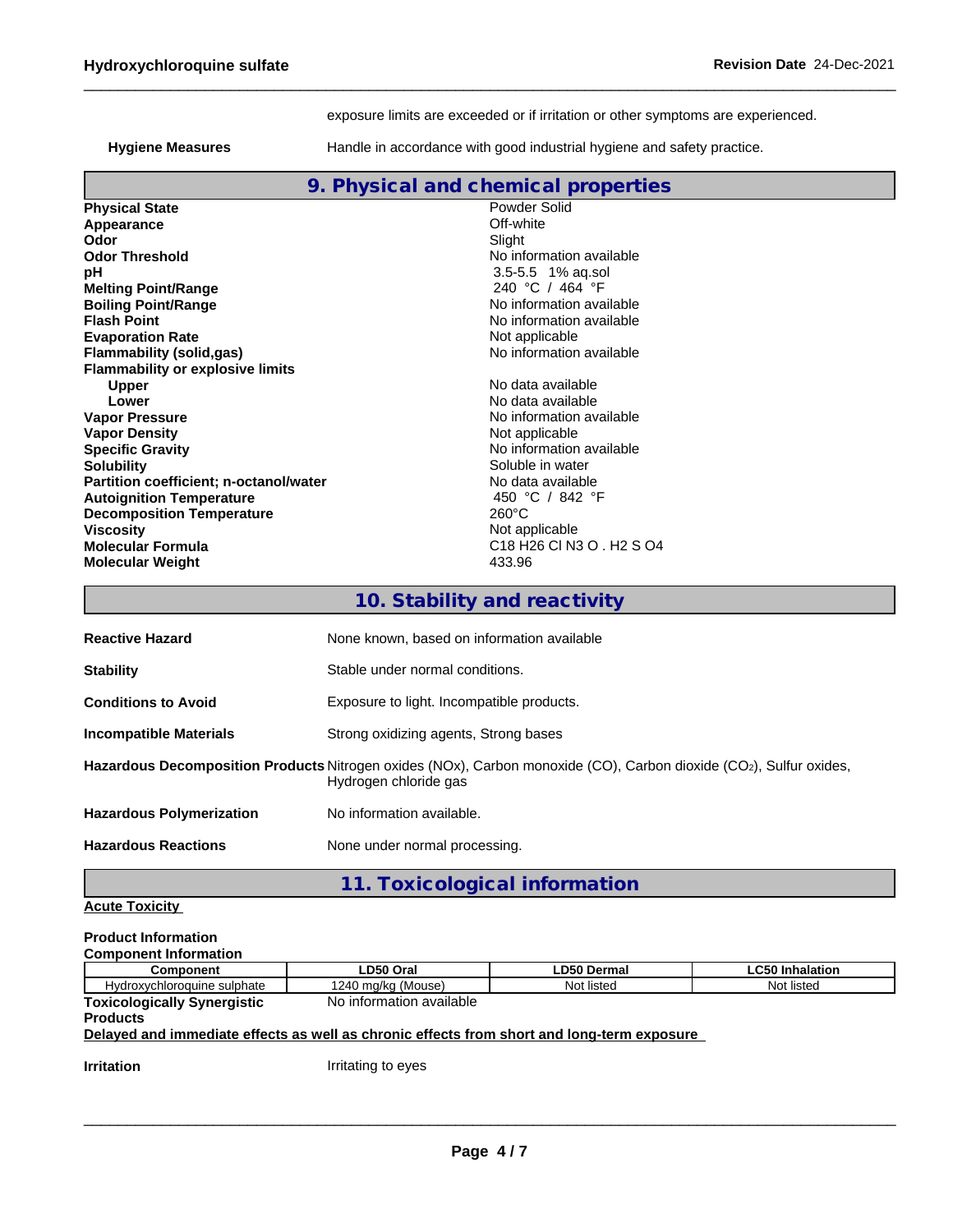**Sensitization** No information available

Carcinogenicity **The table below indicates whether each agency has listed any ingredient as a carcinogen.** 

| Component                                                                                                                                           | <b>CAS No</b> | <b>IARC</b>               | <b>NTP</b>                 | <b>ACGIH</b>                                                                           | <b>OSHA</b> | <b>Mexico</b> |  |  |  |
|-----------------------------------------------------------------------------------------------------------------------------------------------------|---------------|---------------------------|----------------------------|----------------------------------------------------------------------------------------|-------------|---------------|--|--|--|
| Hydroxychloroquine<br>sulphate                                                                                                                      | 747-36-4      | Not listed                | Not listed                 | Not listed                                                                             | Not listed  | Not listed    |  |  |  |
| <b>Mutagenic Effects</b>                                                                                                                            |               | No information available  |                            |                                                                                        |             |               |  |  |  |
| <b>Reproductive Effects</b>                                                                                                                         |               | No information available. |                            |                                                                                        |             |               |  |  |  |
| <b>Developmental Effects</b>                                                                                                                        |               | No information available. |                            |                                                                                        |             |               |  |  |  |
| <b>Teratogenicity</b>                                                                                                                               |               | No information available. |                            |                                                                                        |             |               |  |  |  |
| <b>STOT - single exposure</b><br><b>STOT - repeated exposure</b>                                                                                    |               | None known<br>None known  |                            |                                                                                        |             |               |  |  |  |
| <b>Aspiration hazard</b>                                                                                                                            |               | No information available  |                            |                                                                                        |             |               |  |  |  |
| <b>Symptoms / effects, both acute and</b> Symptoms of allergic reaction may include rash, itching, swelling, trouble breathing, tingling<br>delayed |               |                           |                            | of the hands and feet, dizziness, lightheadedness, chest pain, muscle pain or flushing |             |               |  |  |  |
| <b>Endocrine Disruptor Information</b>                                                                                                              |               |                           | No information available   |                                                                                        |             |               |  |  |  |
| <b>Other Adverse Effects</b>                                                                                                                        |               |                           |                            | The toxicological properties have not been fully investigated.                         |             |               |  |  |  |
|                                                                                                                                                     |               |                           | 12. Ecological information |                                                                                        |             |               |  |  |  |

#### **Ecotoxicity**

Do not empty into drains.

| Component                            | <b>Freshwater Algae</b>   | <b>Freshwater Fish</b>                                                                                                                                                    | <b>Microtox</b> | <b>Water Flea</b>                                                                        |
|--------------------------------------|---------------------------|---------------------------------------------------------------------------------------------------------------------------------------------------------------------------|-----------------|------------------------------------------------------------------------------------------|
| Hydroxychloroquine<br>sulphate       | Not listed                | LC50: >100 mg/L/96h (Danio<br>rerio)                                                                                                                                      | Not listed      | Not listed                                                                               |
| <b>Persistence and Degradability</b> |                           | Soluble in water Persistence is unlikely based on information available.                                                                                                  |                 |                                                                                          |
| <b>Bioaccumulation/Accumulation</b>  | No information available. |                                                                                                                                                                           |                 |                                                                                          |
| <b>Mobility</b>                      |                           | Will likely be mobile in the environment due to its water solubility.                                                                                                     |                 |                                                                                          |
|                                      |                           | 13. Disposal considerations                                                                                                                                               |                 |                                                                                          |
| <b>Waste Disposal Methods</b>        |                           | hazardous waste. Chemical waste generators must also consult local, regional, and<br>national hazardous waste regulations to ensure complete and accurate classification. |                 | Chemical waste generators must determine whether a discarded chemical is classified as a |
|                                      |                           | 14. Transport information                                                                                                                                                 |                 |                                                                                          |
| <b>DOT</b>                           | Not regulated             |                                                                                                                                                                           |                 |                                                                                          |
| <u>TDG</u>                           | Not regulated             |                                                                                                                                                                           |                 |                                                                                          |
| <b>IATA</b>                          | Not regulated             |                                                                                                                                                                           |                 |                                                                                          |
| <b>IMDG/IMO</b>                      | Not regulated             |                                                                                                                                                                           |                 |                                                                                          |

# **15. Regulatory information**

#### **United States of America Inventory**

| Component                   | CAS No   | <b>TSCA</b> | <b>TOO 4 1</b><br><br>- Inventorv notification ا<br><b>Active-Inactive</b> | <b>TSCA</b><br><b>EPA Requiatory</b><br><b>Flags</b> |
|-----------------------------|----------|-------------|----------------------------------------------------------------------------|------------------------------------------------------|
| Hydroxychloroquine sulphate | 747-36-4 |             |                                                                            |                                                      |

**Legend:**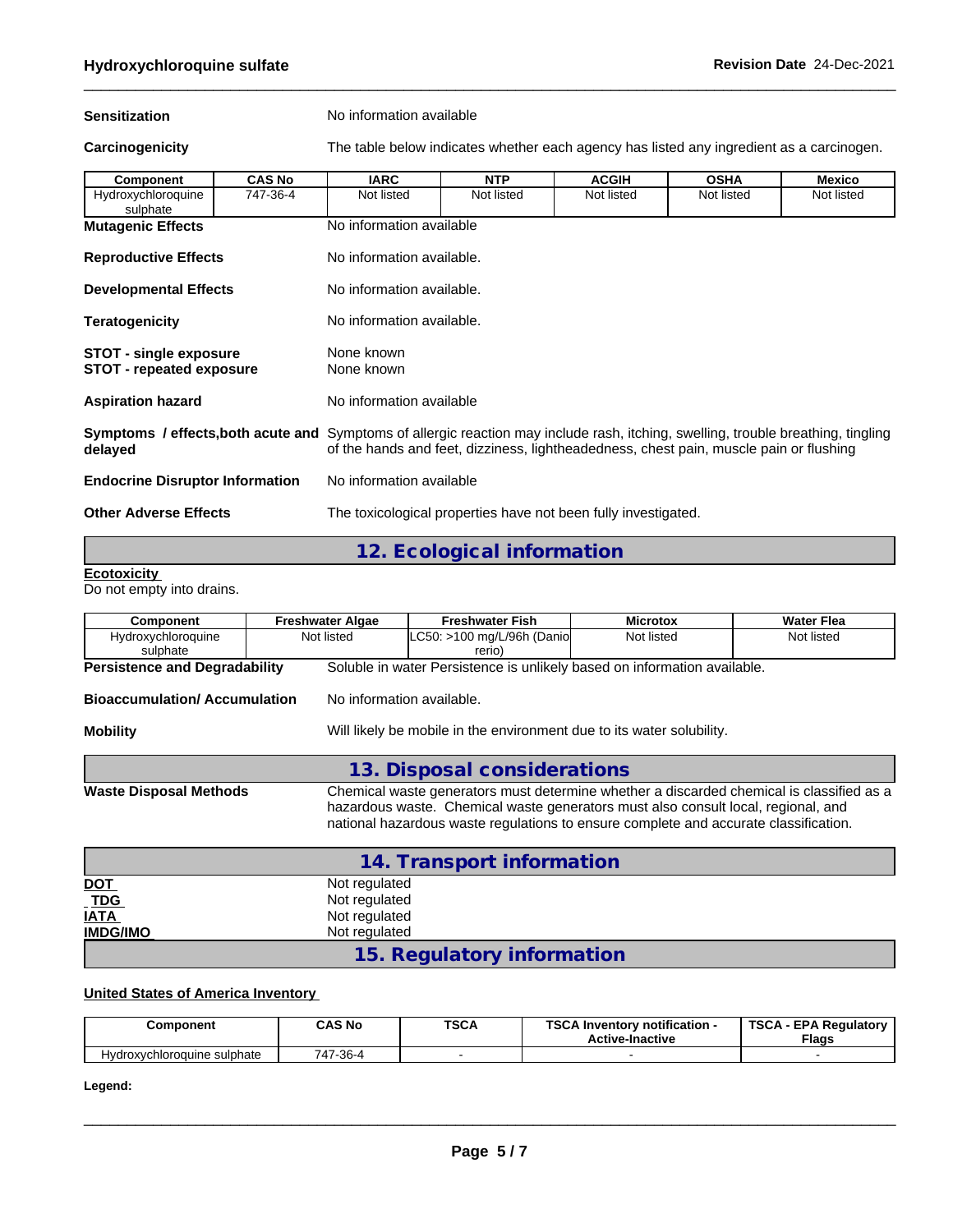**TSCA** US EPA (TSCA) - Toxic Substances Control Act, (40 CFR Part 710) X - Listed '-' - Not Listed

**TSCA 12(b)** - Notices of Export Not applicable

#### **International Inventories**

Canada (DSL/NDSL), Europe (EINECS/ELINCS/NLP), Philippines (PICCS), Japan (ENCS), Japan (ISHL), Australia (AICS), China (IECSC), Korea (KECL).

| Component                           | ີ AS No                    | <b>DSL</b> | <b>NDSL</b> | <b>EINECS</b>                                         | <b>PICCS</b> | <b>ENCS</b> | <b>ISHL</b> | <b>AICS</b> | <b>IECSC</b> | <b>IZEAL</b><br><b>KECL</b> |
|-------------------------------------|----------------------------|------------|-------------|-------------------------------------------------------|--------------|-------------|-------------|-------------|--------------|-----------------------------|
| phate<br>Hvdroxvchloroquine<br>: su | $-1 -$<br>$7-36-4$<br>747- |            |             | -010-3<br>$\Omega$<br>$\sim$ $\sim$<br>־טו<br>$\cdot$ |              |             |             |             |              |                             |

**KECL** - NIER number or KE number (http://ncis.nier.go.kr/en/main.do)

#### **U.S. Federal Regulations**

| <b>SARA 313</b>                                                                                                                     | Not applicable                                              |
|-------------------------------------------------------------------------------------------------------------------------------------|-------------------------------------------------------------|
| <b>SARA 311/312 Hazard Categories</b>                                                                                               | See section 2 for more information                          |
| <b>CWA (Clean Water Act)</b>                                                                                                        | Not applicable                                              |
| <b>Clean Air Act</b>                                                                                                                | Not applicable                                              |
| <b>OSHA</b> - Occupational Safety and<br><b>Health Administration</b>                                                               | Not applicable                                              |
| <b>CERCLA</b>                                                                                                                       | Not applicable                                              |
| <b>California Proposition 65</b>                                                                                                    | This product does not contain any Proposition 65 chemicals. |
| U.S. State Right-to-Know<br><b>Regulations</b>                                                                                      | Not applicable                                              |
| U.S. Department of Transportation<br>Reportable Quantity (RQ):<br><b>DOT Marine Pollutant</b><br><b>DOT Severe Marine Pollutant</b> | N<br>N<br>N                                                 |
| <b>U.S. Department of Homeland</b><br><b>Security</b>                                                                               | This product does not contain any DHS chemicals.            |
| <b>Other International Regulations</b>                                                                                              |                                                             |
| Mexico - Grade                                                                                                                      | No information available                                    |

**Authorisation/Restrictions according to EU REACH**

#### **Safety, health and environmental regulations/legislation specific for the substance or mixture**

| こomponent                   | CAS No   | <b>OECD HPV</b> | <b>Persistent Organic</b><br><b>Pollutant</b> | <b>Ozone Depletion</b><br><b>Potential</b> | <b>Restriction of</b><br>Hazardous<br><b>Substances (RoHS)</b> |
|-----------------------------|----------|-----------------|-----------------------------------------------|--------------------------------------------|----------------------------------------------------------------|
| Hydroxychloroquine sulphate | 747-36-4 | Not applicable  | Not applicable                                | Not applicable                             | Not applicable                                                 |